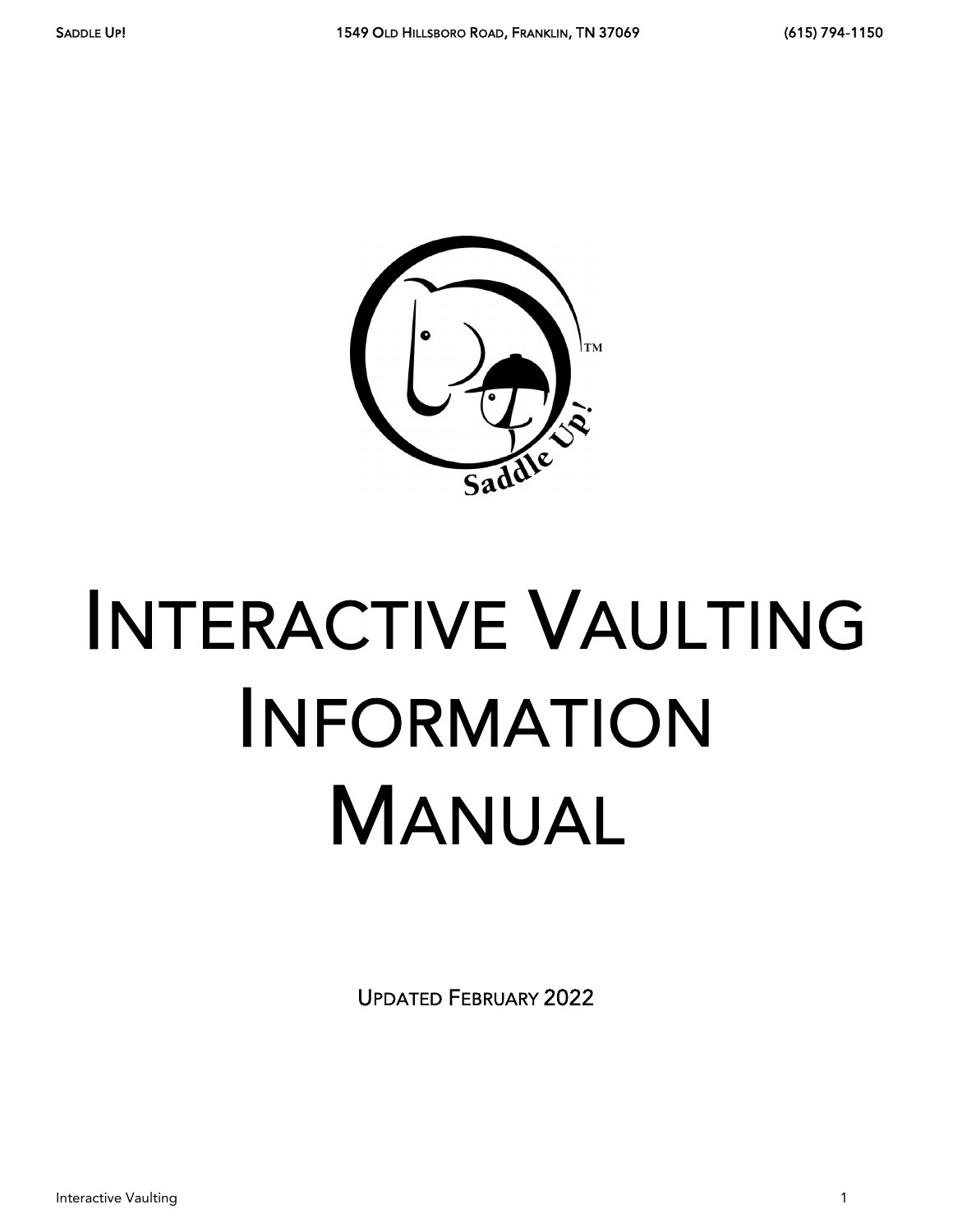

# INTERACTIVE VAULTING INFORMATION MANUAL TABLE OF CONTENTS

| Program Information                 | 3  |
|-------------------------------------|----|
| Cost & Financial Responsibility     | 4  |
| <b>Proper Attire</b>                | 4  |
| Paperwork Requirements              | 4  |
| Attendance                          | 5. |
| <b>Parent Supervision</b>           | 6  |
| Weekly Lesson Format                | 6  |
| Things to Bring – Summer Skill Week | 6  |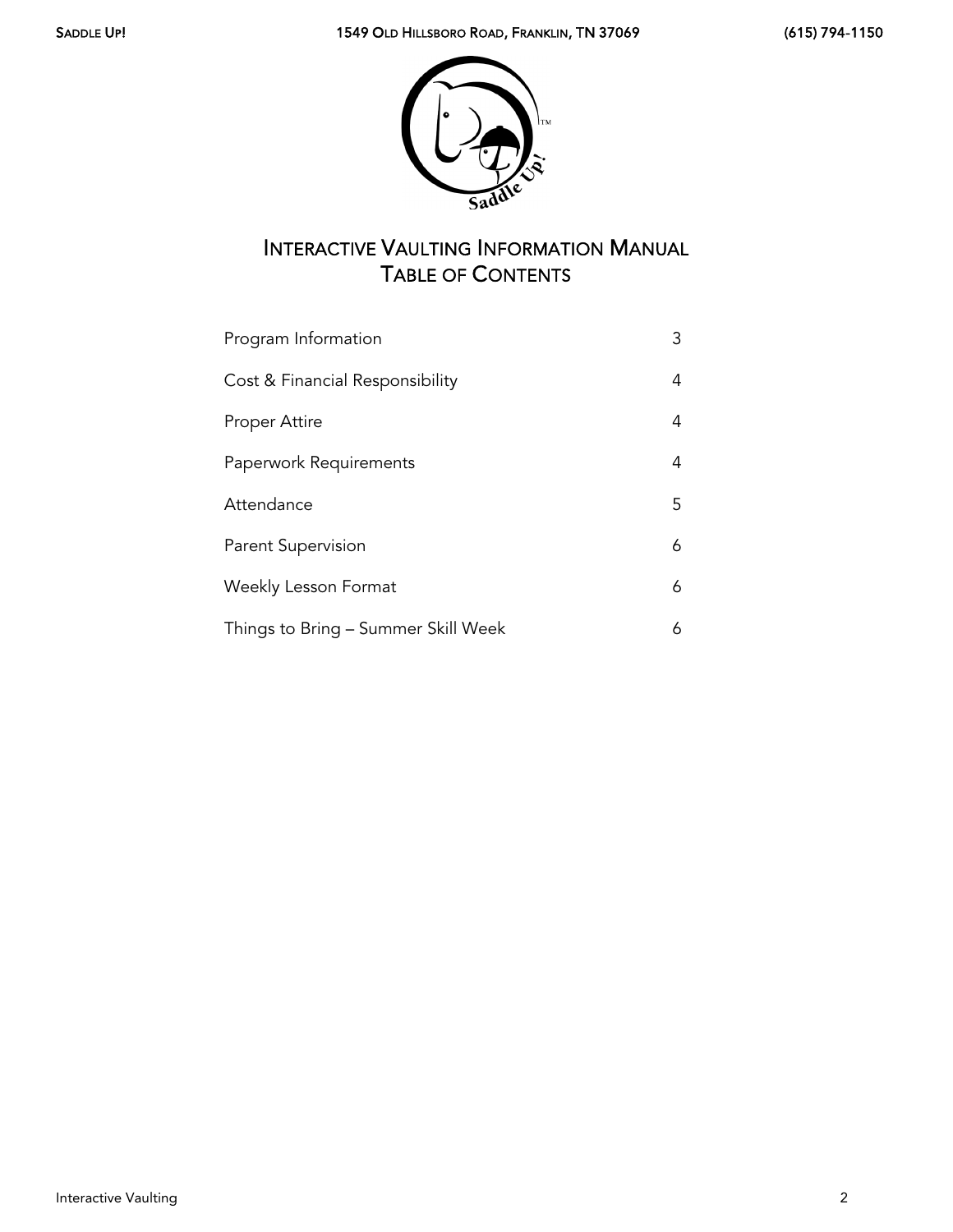### INTERACTIVE VAULTING PROGRAM INFORMATION

Saddle Up!'s Interactive Vaulting (IV) program is an equine-assisted activity where participants perform movements on and around the horse while the horse is being lunged on a circle. During a lesson, our PATH International Certified Vaulting Instructor directs vaulters to interact with each other and their horse in many different ways in order to foster teamwork and independence, teach respect for the horse, build confidence, and encourage social interaction. Our Interactive Vaulting program serves children and youth with disabilities from the age of 6 through their 19th birthday.

#### PROGRAM STRUCTURE

Saddle Up's Interactive Vaulting program is a year round program where children from the age of 6 through their 19th birthday participate in a group of up to 6 vaulters. While the horse is being lunged, vaulters perform movements that can be very simple such as sitting without holding onto the surcingle or more elaborate vaulting position moves such as kneeling or standing on the horse. Participants are assigned to a weekly, 1 hour lesson led by a PATH International Certified Vaulting Instructor. During the summer, the Interactive Vaulting program will host a summer skill week. The summer skill week will be held Monday through Friday from 9am-12pm each day. No prior experience is necessary for someone to attend the summer skill week.

#### PROGRESS & GOALS

Interactive Vaulting fosters teamwork and independence, teaches respect for the horse, builds confidence, encourages social interaction, offers individualized instruction while mounted, and it introduces multiple gaits in a short period of time. The goals are set for the vaulting group based on participant files and parent/guardian input. Goals are re-assessed at the end of the session and progress is communicated with the group and their parents/guardians.

#### **ELIGIBILITY**

- Participants must be between the age of 6 and 19 years old and have a documented disability.
- Participants must be able to ambulate independently without any assistive devices.
- Participants must also be able to follow directions willingly and to work as a team to support other vaulters during the lesson.
- Saddle Up! follows the PATH International Precautions and Contraindications for determining eligibility for our programs.
- Eligibility and program placement will be determined by reviewing the participant's paperwork and completing a New Participant Assessment. There is a \$30 charge for the New Participant Assessment. If the child has already completed a New Participant Assessment for the Adaptive Riding program, then another assessment is not necessary.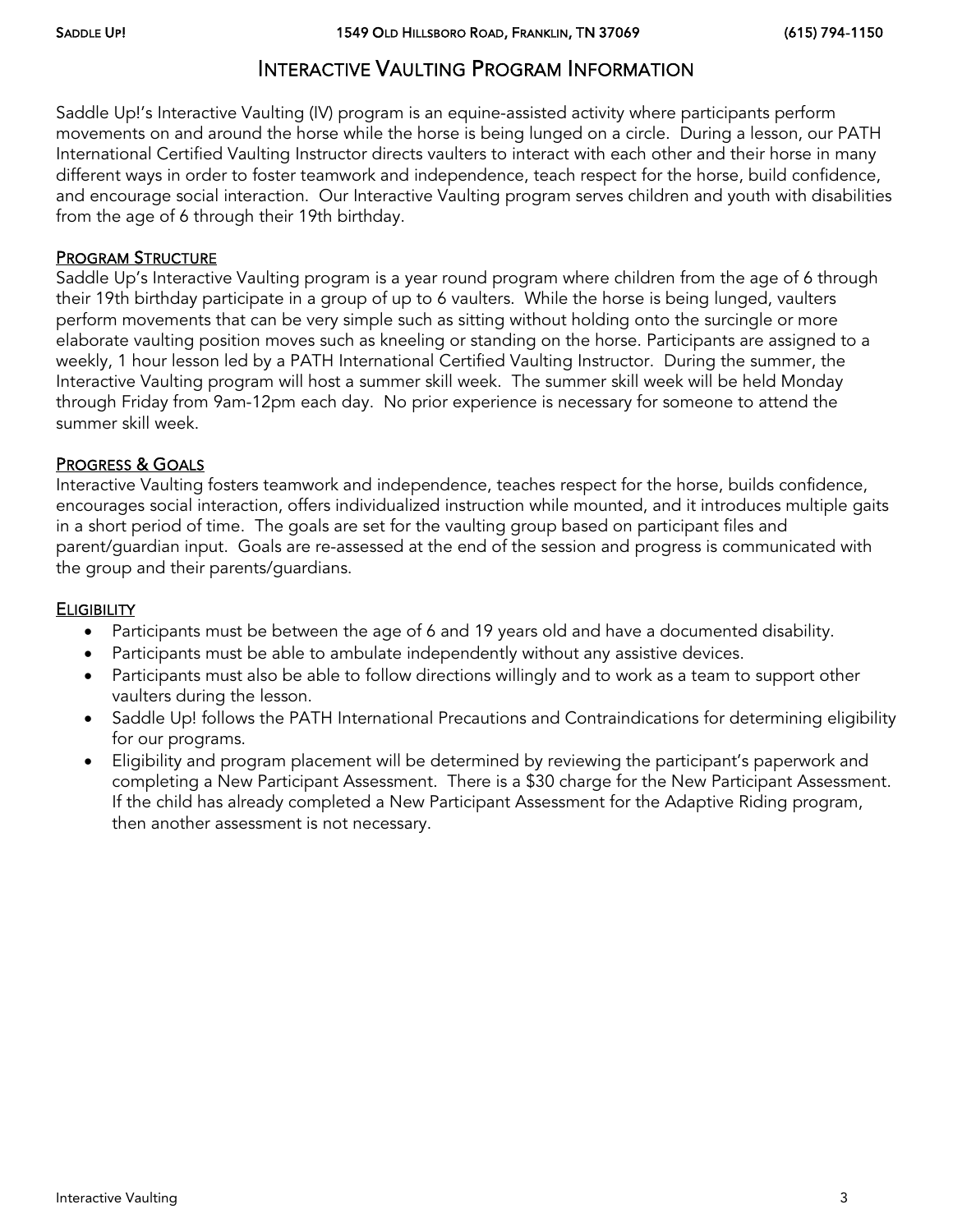## PROGRAM COST & FINANCIAL RESPONSIBILITY

#### PROGRAM COST

- \$40 fee per lesson (spring & fall session)
- \$25 per session registration fee
- \$400 summer skill week (optional)

#### FINANCIAL RESPONSIBILITY

- Spring & Fall Session
	- o Payments for the Interactive Vaulting program are charged in a lump sum to cover 6-8 weeks of riding at a time.
	- o Fees are broken into 3 payments per session with the first being due at the time of registration along with the \$25 non-refundable, registration fee. The  $2^{nd}$  and  $3^{rd}$  payment dates will be communicated prior to the start of the session.
- Summer Skill Week
	- o The summer fee is broken into two payments. The first payment is due with registration along with the \$25 non-refundable, registration fee. The 2<sup>nd</sup> payment will be due the first day of the Interactive Vaulting week.
- Payment must be submitted prior to the participant receiving services.
- If you get behind on payments, we cannot register your child for the upcoming session until the outstanding balance is paid in full.
- Financial Aid: We do not want cost to deter your child from participating in this program, so please contact our Program Administrator if you need financial aid considerations.
	- o Program discounts are based on a sliding scale and applicants will need to complete paperwork to apply.
	- o Financial Aid can only be available for one program per participant. If your child is participating in more than one program, please let us know where you would like to apply your financial aid.
- Financial Aid Support: If you would like to donate to our Financial Aid Fund, you can bring your donation into the office or visit the DONATE tab on our website at [www.saddleupnashville.org.](http://www.saddleupnashville.org/)

## PROPER ATTIRE

If your child arrives at a lesson without the proper attire we reserve the right to not allow him/her in the barn and/or on a horse for their safety.

- ASTM-SEI Riding Helmet Please purchase one that fits your child according to the Helmet Fit Guidelines in the Parent Information Manual.
- Close fitting pants such as riding breeches, leggings, or sweat pants. Jeans are NOT recommended for interactive vaulting.
- Vaulting shoes such as ballet slippers, soft tennis shoes, or water shoes. Boots are NOT appropriate for interactive vaulting. Shoes will turn black in color due to our arena footing.
- Cold Weather Gear (when appropriate) such as gloves, jacket, etc. Jackets/coats must be zipped or fastened.
- No loose or dangling clothing or jewelry (i.e. scarves, necklaces, bangle earrings, etc.).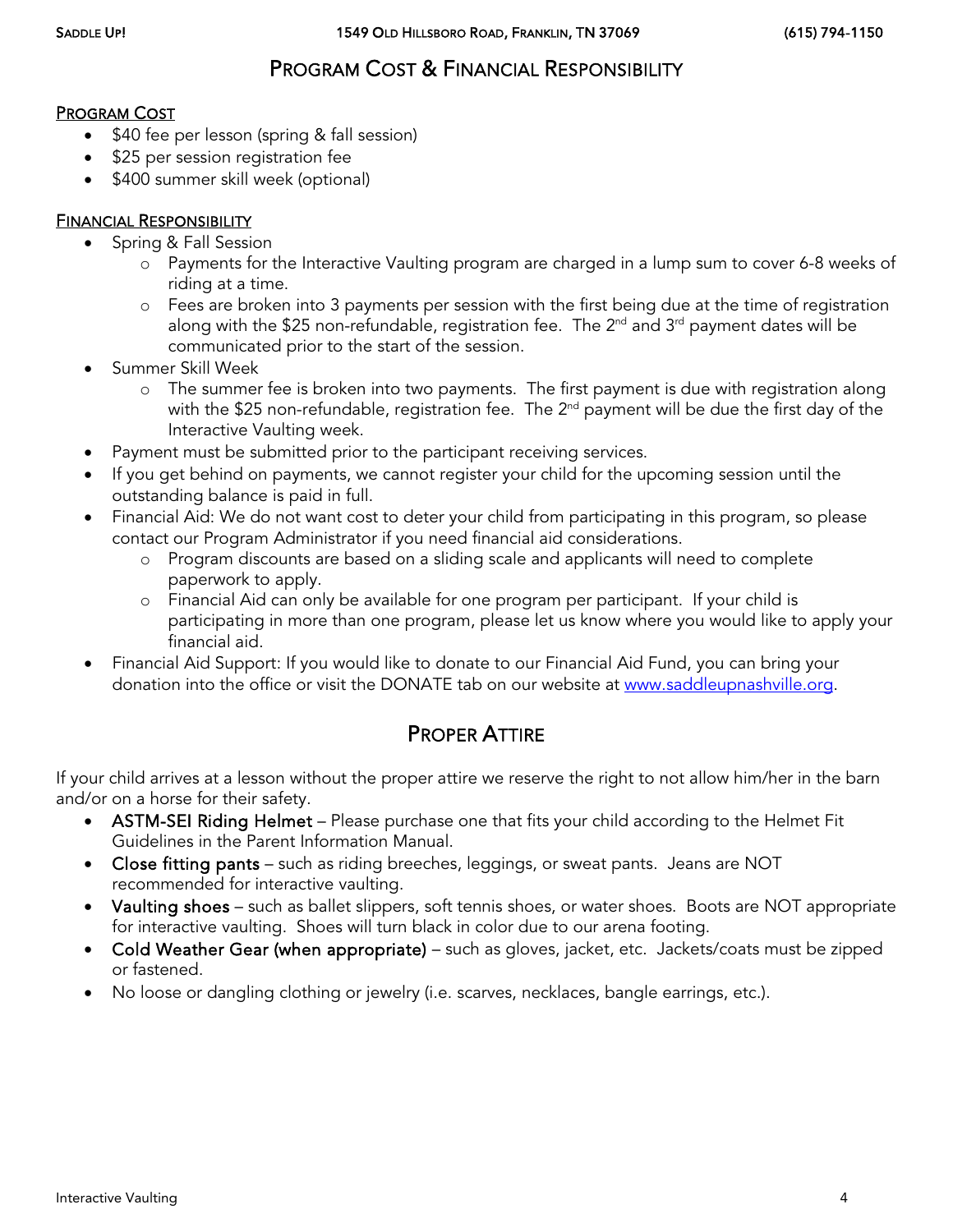## PAPERWORK REQUIREMENTS

- Paperwork must be completed prior to beginning a program or interacting with a horse.
- Participants must complete all registration paperwork and submit deposits/payments in order to register for the program.
- All participants are required to have a completed Participant Release annually.
- All participants are required to have an updated Physician's Statement form every two years.

# **ATTENDANCE**

- Absent
	- o If your child is going to be ABSENT please email us at [attendance@saddleupnashville.org.](mailto:attendance@saddleupnashville.org) If the absence is less than 2 hours' notice from the program time you MUST also CALL the lesson hotline at (615) 794-1150 x290 and leave a message. This allows us to contact volunteers and make any changes needed. The earlier you notify Saddle Up!, the more likely we are to be able to inform your child's team.
	- o Saddle Up! does not offer refunds or make-up lessons for participant absences.
- Tardy
	- $\circ$  If your child is going to be late to their scheduled program, please call the office at (615) 794-1150 and talk with a staff person or leave a message on the lesson hotline at extension 290.
	- o With notice: after 15 minutes OR once the instructor has mounted the other riders, even if you have called us, you will forfeit the lesson for the day.
	- o Without notice: if a participant is MORE than 10 minutes late to his/her lesson and you have not called us in advance, then you will forfeit your lesson for that day.
	- o The lesson time will not be extended for a participant's tardiness.
- No Show:
	- o If a participant misses a lesson WITHOUT notification, Saddle Up! will document this as a 'noshow' and send a notification to the parent/guardian.
	- o A participant is also considered a 'no-show' if you notify us after the lesson starts.
	- o If a participant has 2 or more 'no shows', then Saddle Up! may dismiss the participant from the program.
- Email to specific staff email addresses is NOT an acceptable form of notification in the event that the staff person you email is not in the office that day. The email address [attendance@saddleupnashville.org](mailto:attendance@saddleupnashville.org) is the ONLY email address that is acceptable for absence notifications.